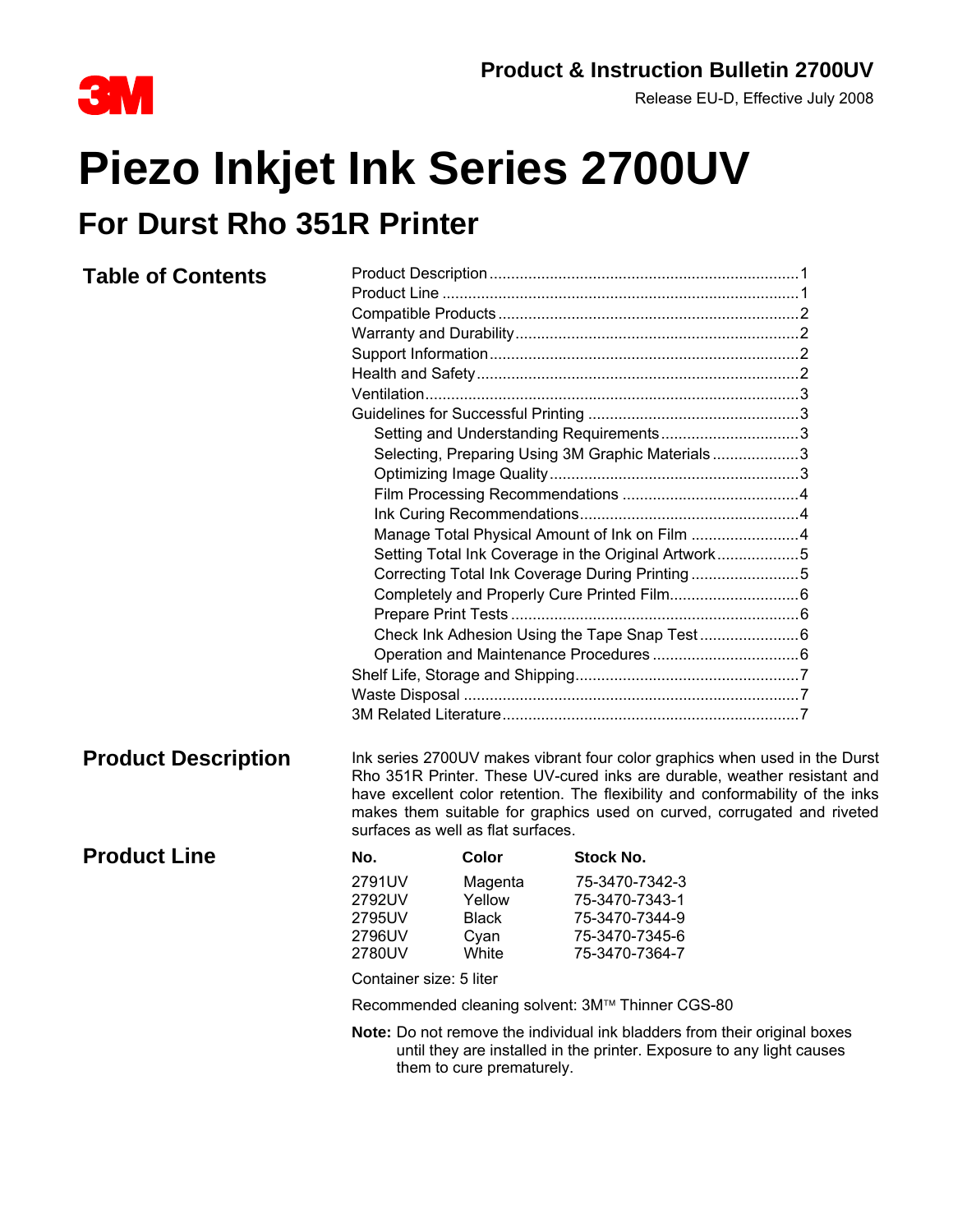| <b>Compatible Products</b><br>and Substrates | This Product and Instruction Bulletin does not intentionally contain a list of<br>approved and qualified films/materials. For details on using a particular 3M<br>film or substrate for the 2700UV Ink printing, please contact your regional<br>technical service or 3M sales representative. |  |  |  |  |
|----------------------------------------------|------------------------------------------------------------------------------------------------------------------------------------------------------------------------------------------------------------------------------------------------------------------------------------------------|--|--|--|--|
| <b>Warranty and</b><br><b>Durability</b>     | For complete details on recommended applications, graphic construction<br>options, durability and warranty, please refer to the MCS™ Warranty<br>Matrix or contact your regional Technical Service/Sales Representative.                                                                       |  |  |  |  |
|                                              | <b>Important Notice:</b>                                                                                                                                                                                                                                                                       |  |  |  |  |
|                                              | This product and instruction bulletin provides technical information only. All<br>questions of warranty and liability relating to this product are governed by<br>the terms and conditions of the sale, subject, where applicable, to the<br>prevailing law.                                   |  |  |  |  |
|                                              | Before using, the user must determine the suitability of the product for its<br>required or intended use, and the user assumes all risk and liability<br>whatsoever in connection herewith.                                                                                                    |  |  |  |  |
|                                              | This ink may perform satisfactorily on many papers and semi-rigid<br>materials, but such applications are not warranted by 3M.                                                                                                                                                                 |  |  |  |  |
|                                              | Always run a test print to be certain that print quality, ink adhesion and<br>scratch resistance are adequate to meet your needs. Contact the material<br>manufacturer for additional information.                                                                                             |  |  |  |  |
| <b>Support Information</b>                   | • Hardware and software support, including ink and color profiles:<br>Contact the printer manufacturer or authorized dealer.                                                                                                                                                                   |  |  |  |  |
|                                              | <b>For further Assistance:</b><br>For help on specific questions relating to 3M Commercial Graphics<br>products, please contact your local 3M Technical Service/Sales<br>Representative or contact:                                                                                            |  |  |  |  |
|                                              | <b>3M Deutschland GmbH</b><br><b>Display &amp; Graphics Laboratory</b><br><b>Carl-Schurz-Strasse 1</b><br>D-41453 Neuss, Germany<br>Phone: +49 (0)2131 / 143500<br>+49 (0) 2131 / 142377<br>Fax:                                                                                               |  |  |  |  |
| <b>Health and Safety</b>                     |                                                                                                                                                                                                                                                                                                |  |  |  |  |
|                                              | Note: When handling any chemical products, read the manufacturers'<br>container labels and the Material Safety Data Sheets (MSDS) for<br>important health, safety and environmental information.                                                                                               |  |  |  |  |
|                                              | MSDS sheets for 3M Inks:                                                                                                                                                                                                                                                                       |  |  |  |  |
|                                              | Material Safety Data Sheets are shipped and come with ink.                                                                                                                                                                                                                                     |  |  |  |  |
|                                              | When using any equipment, always follow the manufacturers' instructions<br>for safe operation.                                                                                                                                                                                                 |  |  |  |  |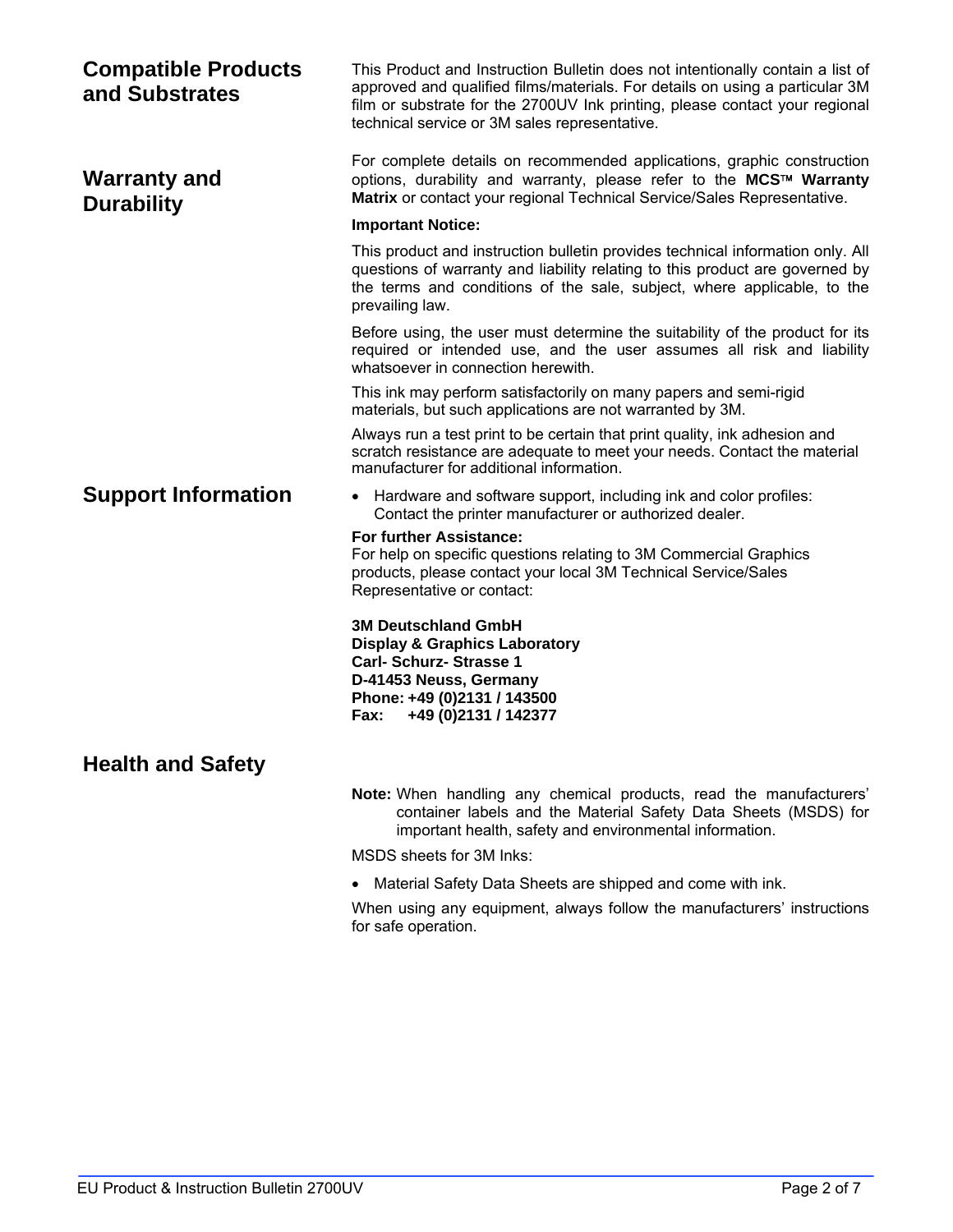### **Guidelines for Successful Printing**

**Setting and Understanding Requirements** 

### *Important Note*

**Selecting, Preparing Using 3M Graphic Materials** 

**Ventilation** The Durst Rho 351R printer must be connected to an external outflow device. Ventilation must be sufficient to prevent ozone and ink vapor build-up and maintain levels below the limit for worker exposure.

> Refer to the printer's User Guide and the Pre-Installation Questionnaire for ventilation details.

Ventilation for Rho 351R:

- Performance of air: approx.  $4500 \text{ m}^3/h 158900 \text{ cu} \cdot \text{ft}$ ./h
- Location: Cooling duct on the top center of loading side
- Connecting tube diameter: 30 cm / 12 inch

The most successful and durable graphics are achieved when all of the following criteria are met.

• Printer operator

The printer operator needs to understand the relationship between film characteristics, printer setup, total ink coverage and curing to produce graphics that achieve the performance expectations of the film and the customer.

• Graphic designer

The graphic designer needs to know the parameters and printing recommendations for both the film and printer being used for each graphic.

• Graphic applicator

The graphic applicator needs to be aware of any special handling or application techniques for the construction. Any combination of high total ink coverage, hot application temperatures and irregular application surfaces may make the application more difficult.

Some application difficulties cannot be controlled by the film processing. Refer to the base film's Product Bulletin for application details on each product used in the construction.

- Use the right film for the job. Each film has specific intended uses, construction options, processing conditions, and durability. Always refer to the Product Bulletins for each of the materials and to the recommended Instruction Bulletins for complete details.
- Do not use damaged rolls of film, which can result in head strikes and printer damage.
- Condition the film, ink and graphic protection for 24 hours in the same environment as the printer before using.
- **Optimizing Image Quality Good color management practices are essential.**

For good color output, the graphic designer must consider the printer, the half toning method and the ink series being used. Use the method you are accustomed to that provides the desired printing results, which may include Photoshop, high end scanners or ICC profiles.

• Use the correct software profiles.

Each printer, ink and material combination has a unique printer profile that helps ensure successful printing. Contact the printer manufacturer for assistance.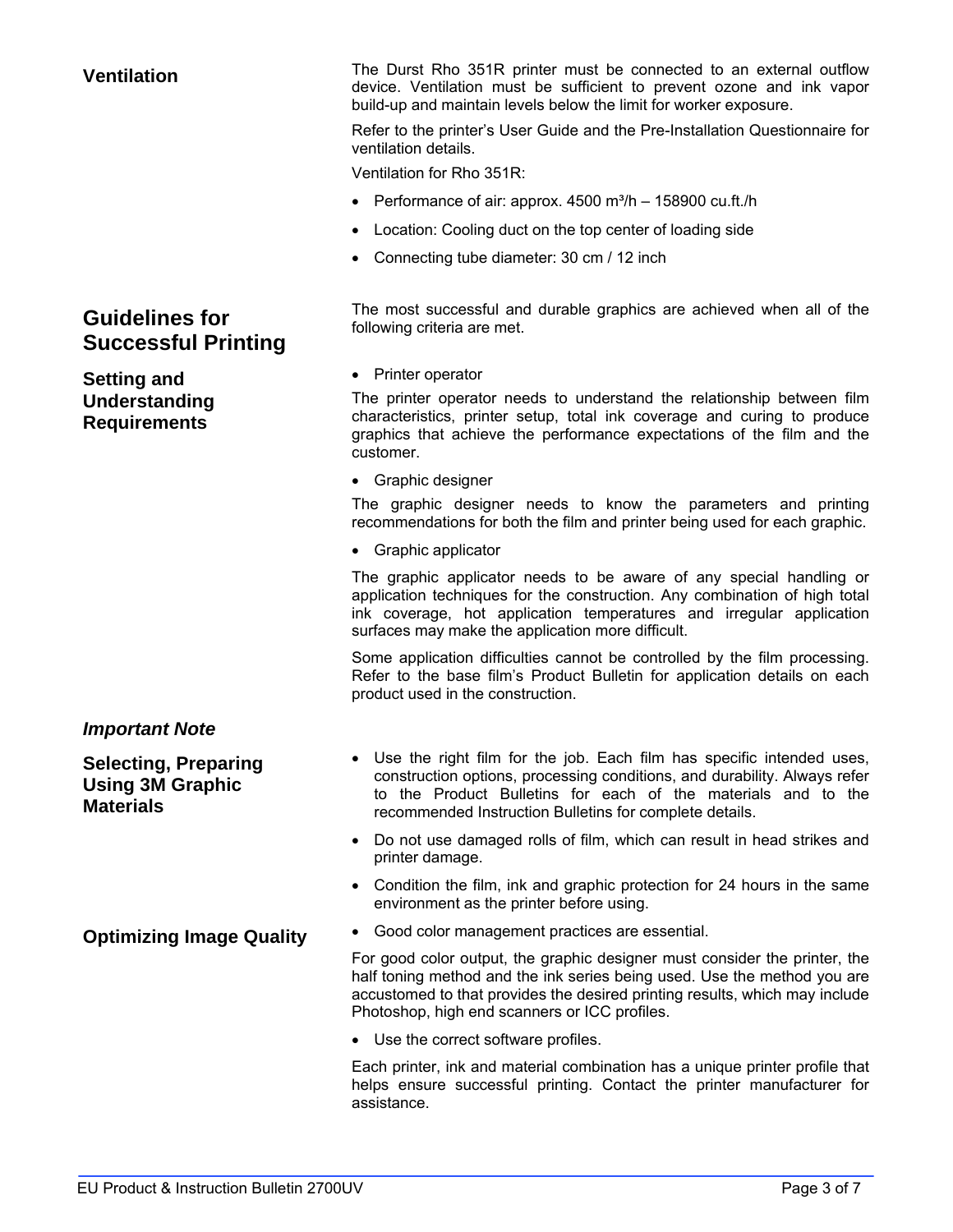### **Film Processing Recommendations**

Printer set-up is critical to achieve the image quality needs and to ensure proper film processing, including UV cure dose. The following printer settings are a good starting point for most film. Make adjustments as necessary for your specific speed and quality requirements. Refer to the printer's user manual for details.

If other printing conditions are selected, use the following table to select the right UV lamp set-up.

*Important Notice! Ink cure depends very much on the print speed, the UV power of the lamps and the amount of ink laydown in a print. Since the UV power of the lamps deteriorate with time it is strongly recommended to control and measure the UV energy with a UV Integrator/radiometer regularly. Also refer to the Durst Operating Manual for detailed maintenance intervals for the lamps.* 

## **Curing Recommendations** *Curing Table for 8 & 16 Quadro Printer Versions*

|  | Lamp intensity setting $= 15$ |  |  |
|--|-------------------------------|--|--|
|  |                               |  |  |

| <b>Passes</b>                 | 400 x 400 dpi |               |             | 600 x 400 dpi |        |             |
|-------------------------------|---------------|---------------|-------------|---------------|--------|-------------|
|                               | <b>Matte</b>  | <b>Glossy</b> | <b>Both</b> | <b>Matte</b>  | Glossy | <b>Both</b> |
| Pass 2                        |               |               |             |               |        |             |
| Pass 3                        |               |               |             |               |        |             |
| Pass 4 (Pass 4<br>w/backlit)  |               |               |             |               |        |             |
| Pass 5 (Pass 5)<br>w/backlit) |               |               |             |               |        |             |
| Pass 6 (Pass 6<br>w/backlit)  |               |               |             |               |        |             |

### *For the use of 2700UV inks with 3M 1920DR clear coat*

Lamp intensity setting = 16

Energy levels\* should not exceed values of 55 mj/cm² \* measured with Kühnast UV Integrator Type 250 - 410 nm

| <b>Passes</b> |              | 400 x 400 dpi | 600 x 400 dpi |               | 400 x 400 dpi<br>backlit |               |
|---------------|--------------|---------------|---------------|---------------|--------------------------|---------------|
|               | <b>Matte</b> | <b>Glossy</b> | <b>Matte</b>  | <b>Glossy</b> | <b>Matte</b>             | <b>Glossy</b> |
| Pass 2        |              |               |               |               |                          |               |
| Pass 3        |              |               |               |               |                          |               |
| Pass 4        |              |               |               |               |                          |               |
| Pass 5        |              |               |               |               |                          |               |
| Pass 6        |              |               |               |               |                          |               |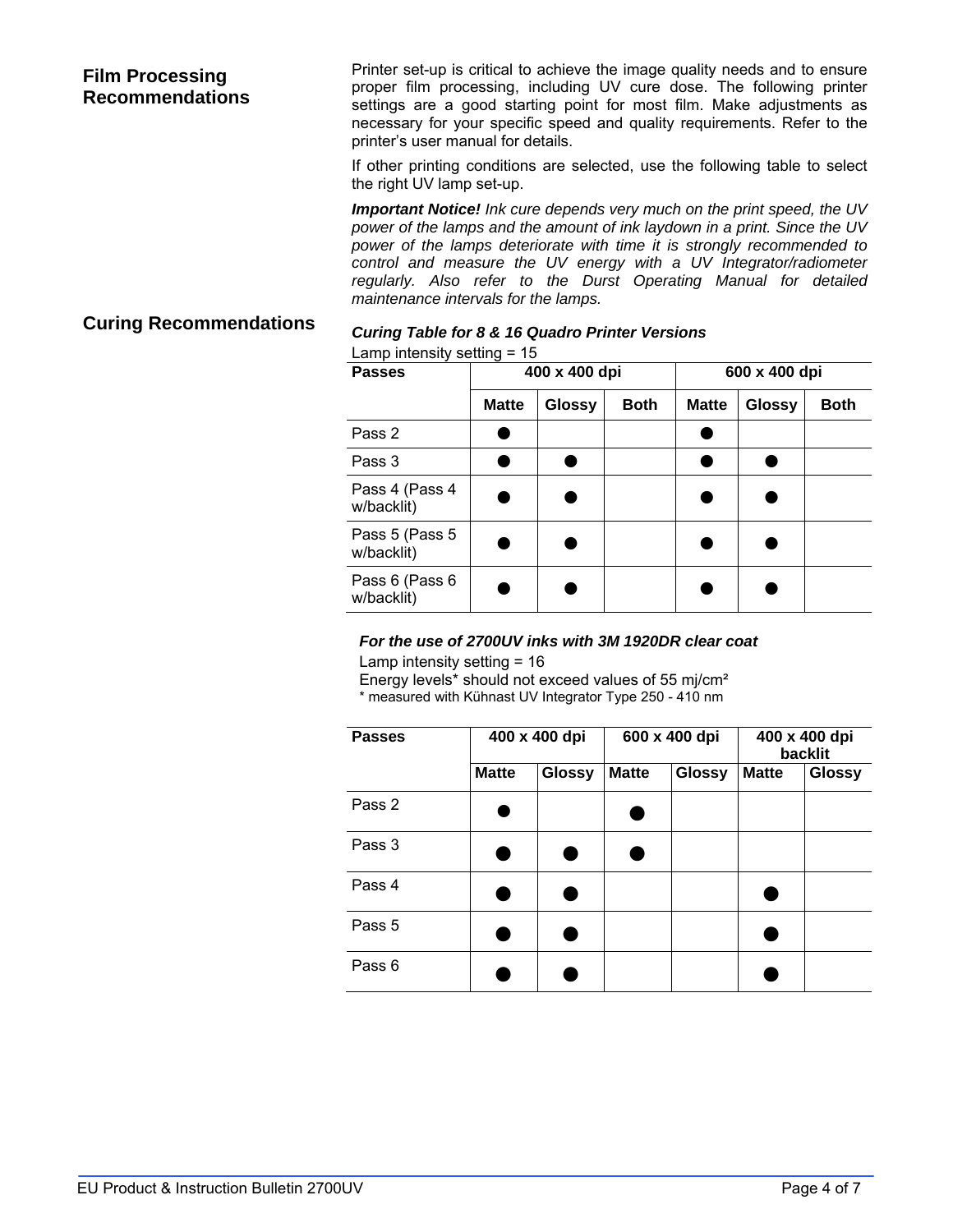| <b>Manage Total Physical</b><br><b>Amount of Ink on Film</b>   | Properly managing the total amount of ink laid down in any area on the<br>graphic results in better image quality, less ink usage, adequate curing and<br>greater throughput. It also helps ensure good film performance.                                                                                                                                                                                                                                                                   |
|----------------------------------------------------------------|---------------------------------------------------------------------------------------------------------------------------------------------------------------------------------------------------------------------------------------------------------------------------------------------------------------------------------------------------------------------------------------------------------------------------------------------------------------------------------------------|
|                                                                | <b>Note:</b> Depending on the software you are using or the color printing<br>reference books you use, total ink coverage may be called: total<br>area coverage, total dot area, max CMYK, maximum ink amount,<br>total ink limit, total printing dot.                                                                                                                                                                                                                                      |
| <b>Setting Total Ink Coverage</b><br>in the Original Artwork   | The best time to affect total ink limits is when the original artwork is<br>created. Have the artist or graphic designer observe this simple rule while<br>creating the artwork to greatly simplify printing:                                                                                                                                                                                                                                                                               |
|                                                                | Always specify and supply the proper ICC color profile for the film, ink and<br>printer system when submitting the artwork for printing.                                                                                                                                                                                                                                                                                                                                                    |
| <b>Rho 351R Linearizations</b><br>and Profiles                 | The Rho 351R is connected directly with the external Caldera RIP Server<br>with the Caldera GrandRIP+ Software. Linearization files with proper Ink<br>limit setting and ICC Profiles need to be created for each media type on<br>this RIP Server. In order to create this linearization files and ICC-profiles<br>the optional from Durst available Caldera Easy Media Software module<br>and the Spectrophotometer Barbieri Spectro Swing is needed.                                     |
| <b>Correcting Total Ink</b><br><b>Coverage During Printing</b> | Achieving proper ink coverage during printing is generally a two step<br>process; clipping your upper ink limits calibrate or linearize your system<br>(ink, media & printer) and use a good color profile during the RIP process.                                                                                                                                                                                                                                                          |
|                                                                | 1. Determine the maximum ink necessary to produce the greatest color<br>saturation. For example, if you print and review a series of color<br>patches in 1% increments from 90% to 100%, you may notice no visible<br>difference between the 96% and the 97% patch. Therefore, any ink<br>used above 96% will not create a more saturated color. However, use<br>of ink above the 96% amount unnecessarily adds additional ink that<br>does not contribute to or improve the image quality. |
|                                                                | 2. Properly calibrate or linearize your film, ink and printer system. A<br>properly calibrated or linearized print system will use just the right<br>amount of ink to reproduce the highlight, mid and shadow tones called<br>for the in the digital image.                                                                                                                                                                                                                                 |
|                                                                | 3. Use the proper combination of source and destination color profiles to<br>print your graphic. Preferably, the artist or graphic designer should<br>supply the source color profile used to create the digital artwork.<br>Applying the proper destination or printer color profile for your particular<br>film, ink and printer system will ensure the total ink limit is not<br>exceeded.                                                                                               |
|                                                                | 4. If the total ink coverage is still too high, your RIP software probably<br>supports ink limiting. You may be able to use this function to reduce the<br>total amount of ink on the film.                                                                                                                                                                                                                                                                                                 |
|                                                                | Note: For complete details on ink control, refer to the User's Guide for the<br>RIP you are using.                                                                                                                                                                                                                                                                                                                                                                                          |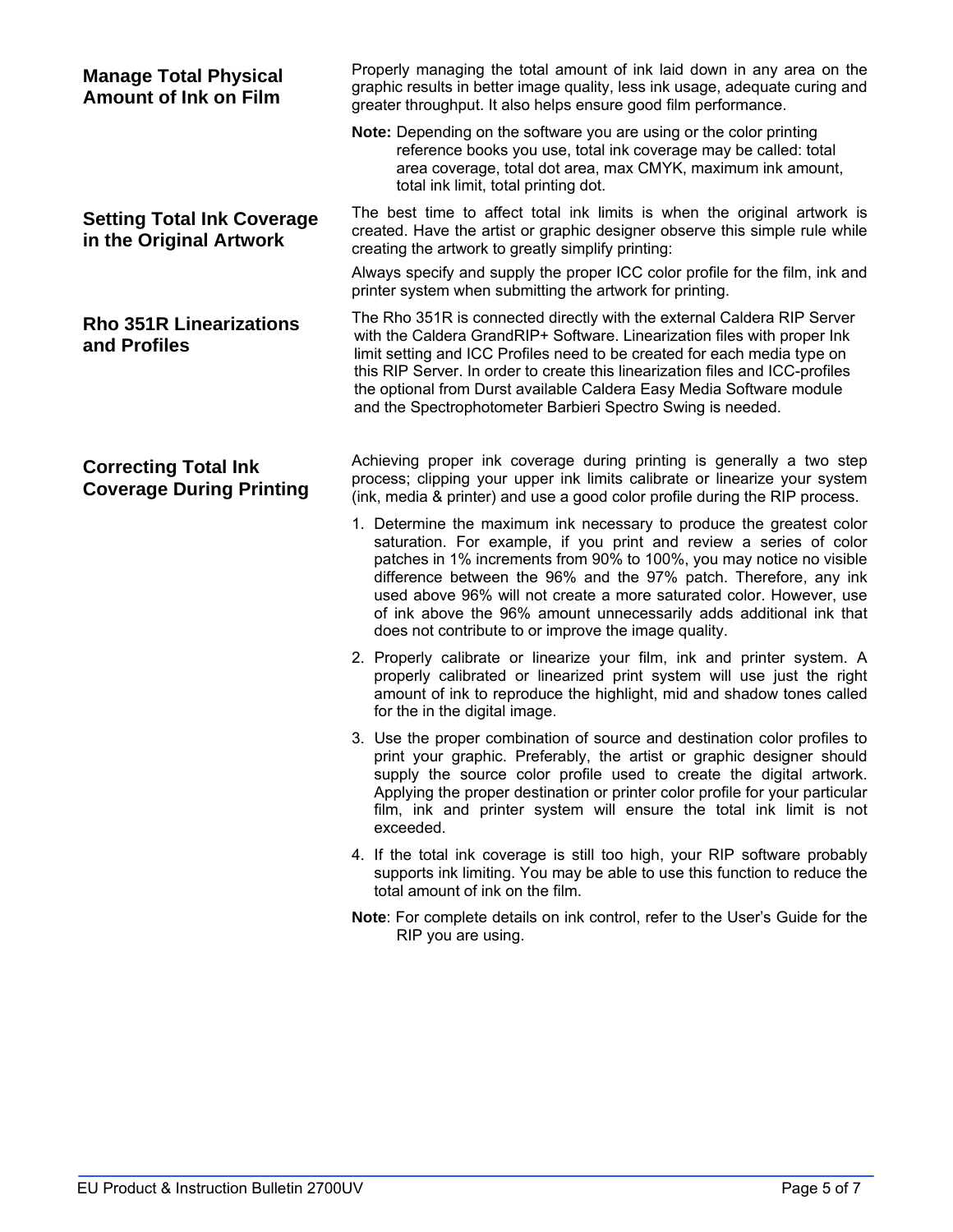| <b>Completely and Properly</b><br><b>Cure Printed Film</b> |           | problem, consider increasing the printer's lamp intensity                                                                                                                                                                                                                                                                                                         | Tacky film indicates that the ink is not properly cured. To resolve this                                                                                                                                                          |
|------------------------------------------------------------|-----------|-------------------------------------------------------------------------------------------------------------------------------------------------------------------------------------------------------------------------------------------------------------------------------------------------------------------------------------------------------------------|-----------------------------------------------------------------------------------------------------------------------------------------------------------------------------------------------------------------------------------|
| <b>Prepare Print Tests</b>                                 |           | for the film that you are printing.                                                                                                                                                                                                                                                                                                                               | • Print a test on each type of film you use. The default settings in the<br>printer for speed and UV curing and the pre-selected settings in the<br>software for total ink coverage and linearization, may not be the optimun     |
|                                                            | ٠         | lamps. Refer to Film Processing Recommendations, page 4.                                                                                                                                                                                                                                                                                                          | Print the images at different settings: printer, total ink coverage and                                                                                                                                                           |
|                                                            |           | wound on a spindle or core during printing.                                                                                                                                                                                                                                                                                                                       | • Check to see that the image does not emboss or block if the film is                                                                                                                                                             |
| <b>Check Ink Adhesion Using</b><br>the Tape Snap Test      | $\bullet$ |                                                                                                                                                                                                                                                                                                                                                                   | Use the point of a sharp razor blade, a knife, or other suitable instrumen<br>to scratch a crosshatch pattern through the ink. Do not cut into the film.                                                                          |
|                                                            |           | Scotch™ Tape 610 over the crosshatched areas.                                                                                                                                                                                                                                                                                                                     | • Use 3M <sup>TM</sup> Applicator PA-1 Gold to firmly apply a 1 inch wide strip o                                                                                                                                                 |
|                                                            |           | 610 is available through most film or tape distributors.                                                                                                                                                                                                                                                                                                          | Note: Applicator PA-1 is available from your 3M materials supplier. Tape                                                                                                                                                          |
|                                                            | $\bullet$ | performing the tape snap test.                                                                                                                                                                                                                                                                                                                                    | Remove the tape by pulling it back upon itself using a rapid, firm pull<br>Less than 20% of the ink should be transferred to the tape wher                                                                                        |
|                                                            |           | reprint and retest the ink adhesion.                                                                                                                                                                                                                                                                                                                              | If more than 20% of the ink transfers to the tape, increase the lamp cure<br>setting (for example, from medium to high) or reduce the print speed                                                                                 |
| <b>Operation and</b><br><b>Maintenance Procedures</b>      |           | recommended in the printer's user software and user manual.                                                                                                                                                                                                                                                                                                       | Printer cleanliness is very important in the production of high quality, full<br>color graphics. Follow all operation and maintenance procedures                                                                                  |
|                                                            |           | The new Maintenance section with a clear overview of all required<br>user software under Printer/ Printer Maintenance. The Maintenance<br>instruction films, which are visible directly in the Maintenance dialog box,<br>the necessary tools/accessories and the Spare Parts Order Sheet.<br>performing normal printer maintenance when using ink series 2700UV. | maintenance activities for the Durst Rho 351R are now integrated into the<br>show clearly how to carry out each individual maintenance action, as well as<br>3M™ Thinner CGS-80 is the recommended solvent for this ink series fo |
|                                                            |           | any changes Durst may make to this table.                                                                                                                                                                                                                                                                                                                         | Durst's daily cleaning table is reproduced below. 3M is not responsible fo                                                                                                                                                        |
|                                                            | when      | what to do                                                                                                                                                                                                                                                                                                                                                        | tools/accessories                                                                                                                                                                                                                 |
|                                                            | Daily     | Long Purge Cycle and manual<br>wipe dry with a CGS-80<br>moistened cleaning cloth                                                                                                                                                                                                                                                                                 | Cleaning cloth (Durst # 1473245)                                                                                                                                                                                                  |
|                                                            |           | 3M™<br>Thinner<br>cleaning solution                                                                                                                                                                                                                                                                                                                               | Inspection of the nozzle plate Cleaning cloth (Durst #1473245)<br>and eventual cleaning using   3M™ Thinner CGS-80 cleaning<br>CGS-80 solution                                                                                    |
|                                                            |           | (removal of ink)                                                                                                                                                                                                                                                                                                                                                  | Inspection of the print plane Cleaning cloth (Durst #1473245)<br>3M™ Thinner CGS-80 cleaning<br>solution                                                                                                                          |

- **Prepare Print Tests**  Print a test on each type of film you use. The default settings in the the pre-selected settings in the rization, may not be the optimum
- printer, total ink coverage and **nmendations**, page 4.
- emboss or block if the film is wound on a spindle or core during printing.
- nife, or other suitable instrument he ink. Do not cut into the film.
- lly apply a 1 inch wide strip of d areas.
- **Nur 3M materials supplier. Tape** ape distributors.
- on itself using a rapid, firm pull. transferred to the tape when
- the tape, increase the lamp cure igh) or reduce the print speed,